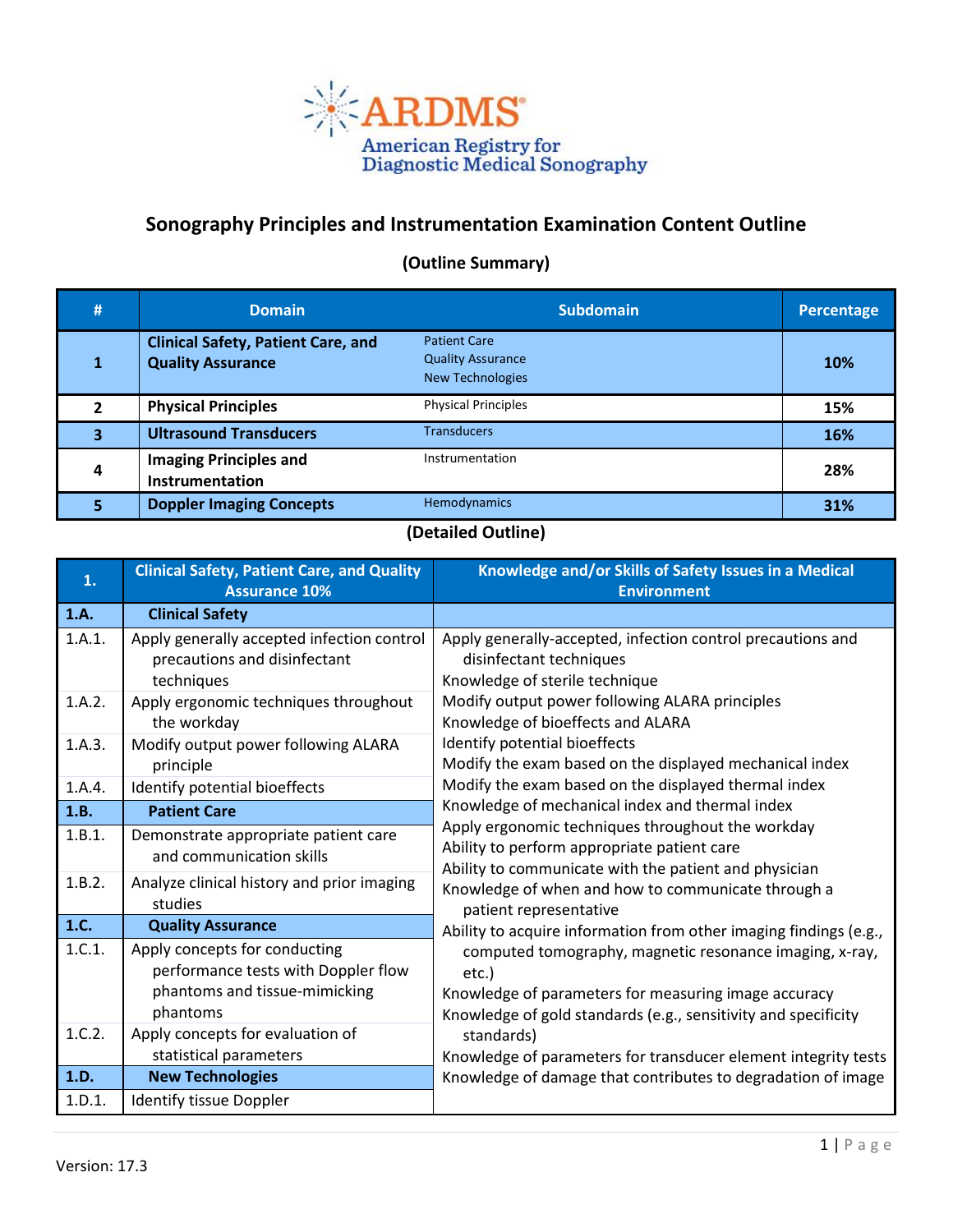| 1.D.   | <b>New Technologies cont.</b>                                               |                                                                                                                            |  |
|--------|-----------------------------------------------------------------------------|----------------------------------------------------------------------------------------------------------------------------|--|
| 1.D.2. | Evaluate applicable uses of ultrasound                                      | Knowledge of Doppler flow phantoms and tissue-mimicking                                                                    |  |
|        | contrast agents                                                             | phantoms                                                                                                                   |  |
| 1.D.3. | Apply concepts related to elastography                                      | Apply concepts related to elastography imaging                                                                             |  |
| 1.D.4. | imaging<br>Identify ultrasound hybrid imaging, i.e.,                        | Knowledge of tissue Doppler<br>Knowledge of ultrasound hybrid imaging                                                      |  |
|        | fusion imaging                                                              | Evaluate applicable uses of ultrasound contrast agents                                                                     |  |
| 2.     | <b>Physical Principles 15%</b>                                              | Knowledge and/or Skills of Physical Principles                                                                             |  |
|        |                                                                             |                                                                                                                            |  |
| 2.A.   | <b>Physical Principles</b>                                                  |                                                                                                                            |  |
| 2.A.1. | Modify the exam based on gray-scale<br>artifacts                            | Ability to distinguish gray-scale artifacts and reflectors<br>Knowledge of the interaction between sound and matter (e.g., |  |
| 2.A.2. | Differentiate the various interactions of<br>sound and matter               | attenuation, reflection, refraction)<br>Ability to integrate concepts related to all types of resolution                   |  |
| 2.A.3. | Modify technique based on knowledge of<br>reflectors                        | Knowledge of axial resolution<br>Knowledge of lateral resolution                                                           |  |
| 2.A.4. | Integrate concepts related to<br>optimization of axial resolution           | Knowledge of temporal resolution<br>Knowledge of elevational resolution                                                    |  |
| 2.A.5. | Integrate concepts related to<br>optimization of lateral resolution         | Knowledge of duty factor<br>Knowledge of frame rate                                                                        |  |
| 2.A.6. | Integrate concepts related to<br>optimization of temporal resolution        |                                                                                                                            |  |
| 2.A.7. | Integrate concepts related to<br>optimization of elevational resolution     |                                                                                                                            |  |
| 2.A.8. | Apply concepts related to duty factor                                       |                                                                                                                            |  |
| 3.     | <b>Ultrasound Transducers 16%</b>                                           | Knowledge and/or Skills of Ultrasound Transducers                                                                          |  |
| 3.A.   | <b>Transducers</b>                                                          |                                                                                                                            |  |
| 3.A.1. | Select a specific transducer type based on<br>the area being scanned        | Ability to select the appropriate transducer frequency for a<br>given situation                                            |  |
| 3.A.2. | Evaluate and adjust transducer frequency<br>based on the area being scanned | Knowledge of transducers, use and limitation<br>Ability to evaluate transducer integrity                                   |  |
| 3.A.3. | Evaluate transducer integrity                                               | Knowledge of damage that contributes to degradation of image<br>Knowledge of curvilinear transducers                       |  |
| 3.A.4. | Apply concepts related to the use of<br>curvilinear array transducers       | Knowledge of linear transducers<br>Knowledge of sector transducers (phased array)                                          |  |
| 3.A.5. | Apply concepts related to the use of<br>linear array transducers            | Knowledge of endocavity transducers<br>Knowledge of two-dimensional array transducers                                      |  |
| 3.A.6. | Apply concepts related to the use of<br>sector transducers (phased array)   | Knowledge of transducer components<br>Knowledge of nonimaging transducers                                                  |  |
| 3.A.7. | Apply concepts related to the use of<br>endocavity transducers              | Knowledge of 1.5-dimensional array transducers                                                                             |  |
| 3.A.8. | Apply concepts related to the use of two-<br>dimensional array transducers  |                                                                                                                            |  |
| 3.A.9. | Distinguish components of the transducer                                    |                                                                                                                            |  |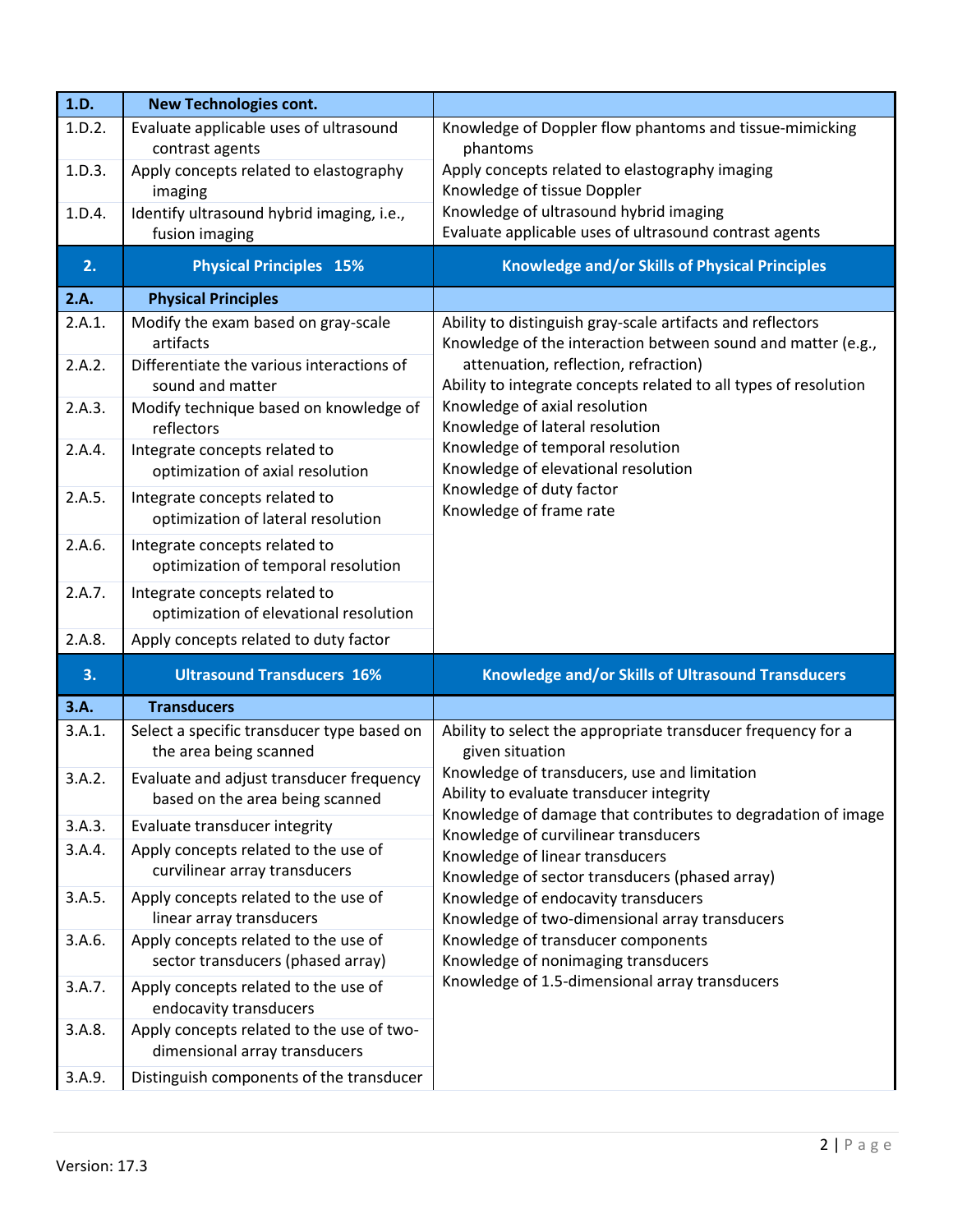| 3.A.10. | Apply concepts related to the use of<br>nonimaging transducers             |
|---------|----------------------------------------------------------------------------|
| 3.A.11. | Apply concepts related to the use of 1.5-<br>dimensional array transducers |

| 4.      | <b>Imaging Principles and Instrumentation</b><br>28%                                  | Knowledge and/or Skills of Imaging Principles and<br><b>Instrumentation</b>                                                                                                                                                                                                                                                                                                                                                          |  |
|---------|---------------------------------------------------------------------------------------|--------------------------------------------------------------------------------------------------------------------------------------------------------------------------------------------------------------------------------------------------------------------------------------------------------------------------------------------------------------------------------------------------------------------------------------|--|
| 4.A.    | Instrumentation                                                                       |                                                                                                                                                                                                                                                                                                                                                                                                                                      |  |
| 4.A.1.  | Demonstrate ability to perform accurate<br>measurements                               | Knowledge of instrumentation and controls<br>Knowledge of two-dimensional measurements                                                                                                                                                                                                                                                                                                                                               |  |
| 4.A.2.  | Apply concepts related to imaging depth                                               | Ability to recognize and measure anatomic structures                                                                                                                                                                                                                                                                                                                                                                                 |  |
| 4.A.3.  | Apply concepts related to overall gain                                                | Knowledge of imaging depth                                                                                                                                                                                                                                                                                                                                                                                                           |  |
| 4.A.4.  | Apply concepts related to focusing                                                    | Knowledge of overall gain                                                                                                                                                                                                                                                                                                                                                                                                            |  |
| 4.A.5.  | Apply concepts related to gray scale                                                  | Knowledge of focusing                                                                                                                                                                                                                                                                                                                                                                                                                |  |
| 4.A.6.  | Apply concepts related to time gain<br>compensation                                   | Knowledge of two-dimensional real-time, gray-scale imaging (B-<br>mode)<br>Knowledge of time gain compensation                                                                                                                                                                                                                                                                                                                       |  |
| 4.A.7.  | Apply concepts related to zoom                                                        | Knowledge of zoom                                                                                                                                                                                                                                                                                                                                                                                                                    |  |
| 4.A.8.  | Apply concepts related to M-mode                                                      | Knowledge of M-mode imaging                                                                                                                                                                                                                                                                                                                                                                                                          |  |
| 4.A.9.  | Apply concepts related to harmonic<br>imaging                                         | Knowledge of harmonic imaging<br>Knowledge of dynamic range<br>Knowledge of edge enhancement<br>Knowledge of persistence<br>Knowledge of frequency compounding<br>Knowledge of extended field of view<br>Knowledge of compound imaging<br>Knowledge of coded excitation<br>Knowledge of three-dimensional/four-dimensional imaging<br>Knowledge of storage systems and devices<br>Knowledge of appropriate documentation of findings |  |
| 4.A.10. | Apply concepts related to dynamic range,<br>e.g. compression                          |                                                                                                                                                                                                                                                                                                                                                                                                                                      |  |
| 4.A.11. | Apply concepts related to edge<br>enhancement                                         |                                                                                                                                                                                                                                                                                                                                                                                                                                      |  |
| 4.A.12. | Apply concepts related to persistence                                                 |                                                                                                                                                                                                                                                                                                                                                                                                                                      |  |
| 4.A.13. | Apply concepts related to frequency<br>compounding                                    |                                                                                                                                                                                                                                                                                                                                                                                                                                      |  |
| 4.A.14. | Apply concepts related to extended field<br>of view, e.g., panoramic imaging          |                                                                                                                                                                                                                                                                                                                                                                                                                                      |  |
| 4.A.15. | Apply concepts related to spatial<br>compounding                                      |                                                                                                                                                                                                                                                                                                                                                                                                                                      |  |
| 4.A.16. | Apply concepts related to coded<br>excitation                                         |                                                                                                                                                                                                                                                                                                                                                                                                                                      |  |
| 4.A.17. | Apply concepts related to the use of<br>three-dimensional/four-dimensional<br>imaging |                                                                                                                                                                                                                                                                                                                                                                                                                                      |  |
| 4.A.18. | Apply concepts related to imaging<br>systems and storage                              |                                                                                                                                                                                                                                                                                                                                                                                                                                      |  |